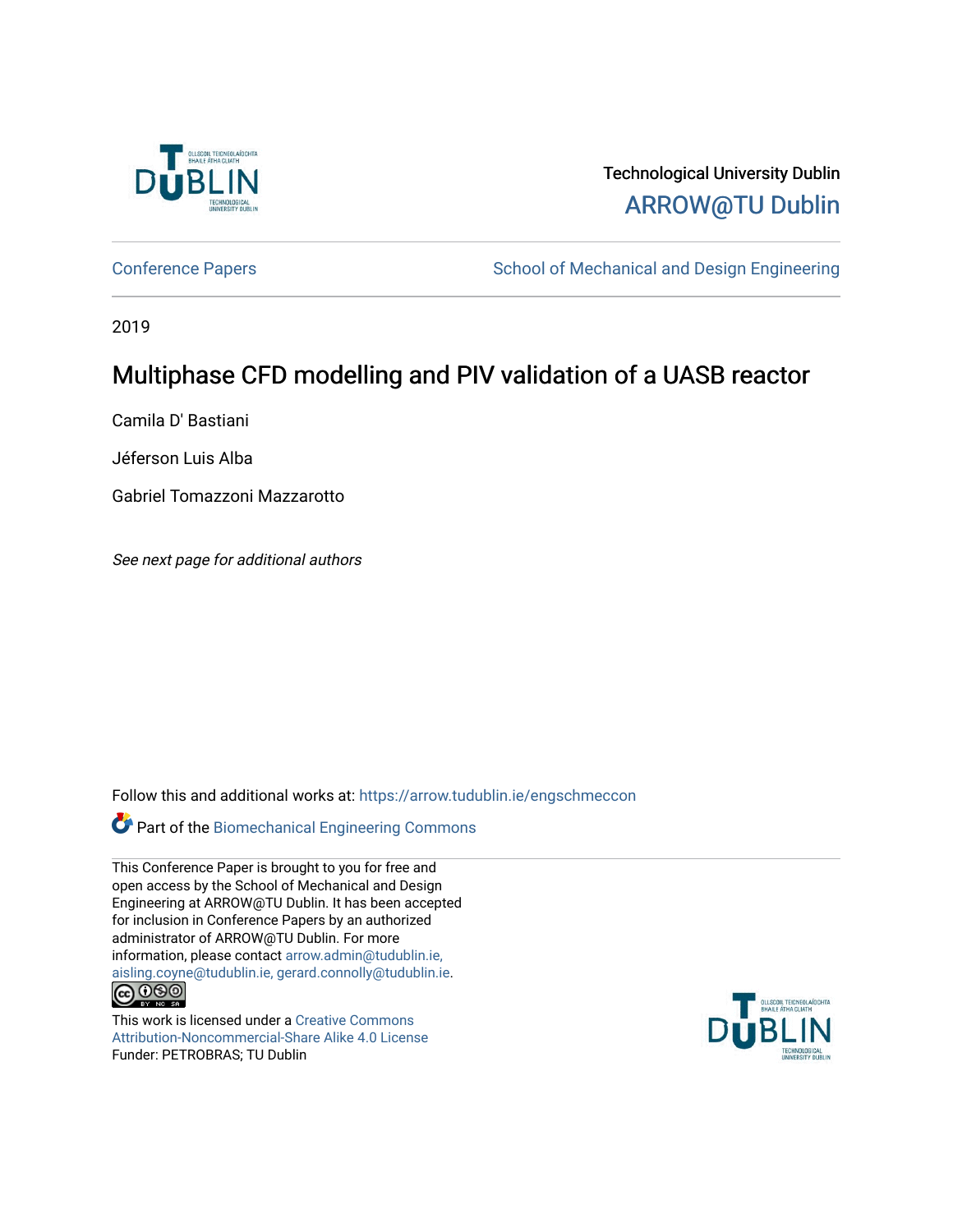### Authors

Camila D' Bastiani, Jéferson Luis Alba, Gabriel Tomazzoni Mazzarotto, Severino Rodrigues de Farias Neto, Lademir Luiz Beal, Anthony Reynolds, and David Kennedy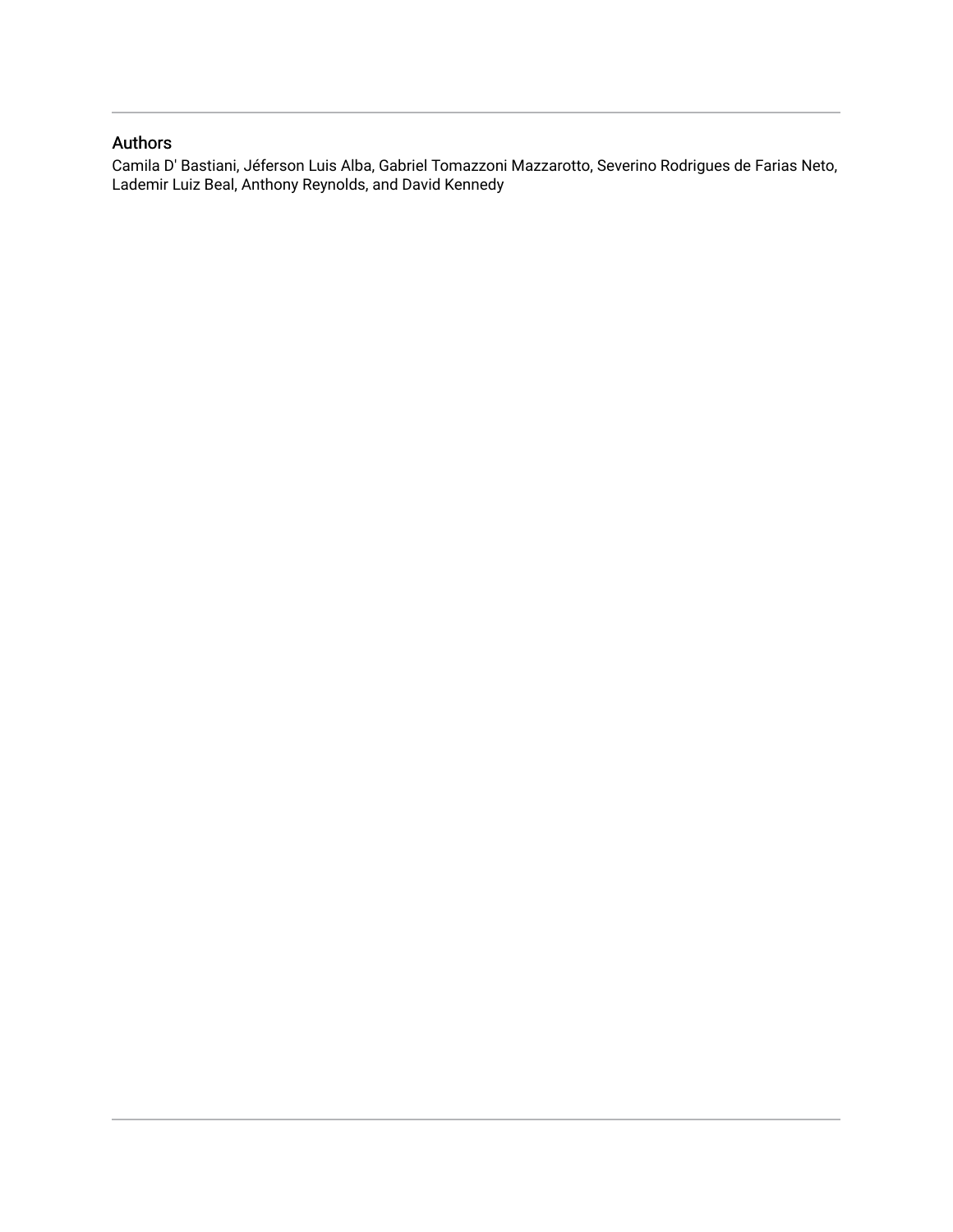See discussions, stats, and author profiles for this publication at: [https://www.researchgate.net/publication/334686330](https://www.researchgate.net/publication/334686330_Multiphase_CFD_modelling_and_PIV_validation_of_a_UASB_reactor?enrichId=rgreq-5c56df8a7c411d33433d0ce2b9ebdd6e-XXX&enrichSource=Y292ZXJQYWdlOzMzNDY4NjMzMDtBUzo4Nzk4NTQxMTUzNjQ4NjZAMTU4Njc4NDk3NjYzOA%3D%3D&el=1_x_2&_esc=publicationCoverPdf)

## [Multiphase CFD modelling and PIV validation of a UASB reactor](https://www.researchgate.net/publication/334686330_Multiphase_CFD_modelling_and_PIV_validation_of_a_UASB_reactor?enrichId=rgreq-5c56df8a7c411d33433d0ce2b9ebdd6e-XXX&enrichSource=Y292ZXJQYWdlOzMzNDY4NjMzMDtBUzo4Nzk4NTQxMTUzNjQ4NjZAMTU4Njc4NDk3NjYzOA%3D%3D&el=1_x_3&_esc=publicationCoverPdf)

**Conference Paper** in AIP Conference Proceedings · July 2019 DOI: 10.1063/1.5113991



#### **Some of the authors of this publication are also working on these related projects:**

Investigação da distribuição de cimentos em vértebras injetados a partir de parafuso pedicular: modelagem e simulação [View project](https://www.researchgate.net/project/Investigacao-da-distribuicao-de-cimentos-em-vertebras-injetados-a-partir-de-parafuso-pedicular-modelagem-e-simulacao?enrichId=rgreq-5c56df8a7c411d33433d0ce2b9ebdd6e-XXX&enrichSource=Y292ZXJQYWdlOzMzNDY4NjMzMDtBUzo4Nzk4NTQxMTUzNjQ4NjZAMTU4Njc4NDk3NjYzOA%3D%3D&el=1_x_9&_esc=publicationCoverPdf)

Project

Environmental Sustainability and Health Institute [View project](https://www.researchgate.net/project/Environmental-Sustainability-and-Health-Institute?enrichId=rgreq-5c56df8a7c411d33433d0ce2b9ebdd6e-XXX&enrichSource=Y292ZXJQYWdlOzMzNDY4NjMzMDtBUzo4Nzk4NTQxMTUzNjQ4NjZAMTU4Njc4NDk3NjYzOA%3D%3D&el=1_x_9&_esc=publicationCoverPdf)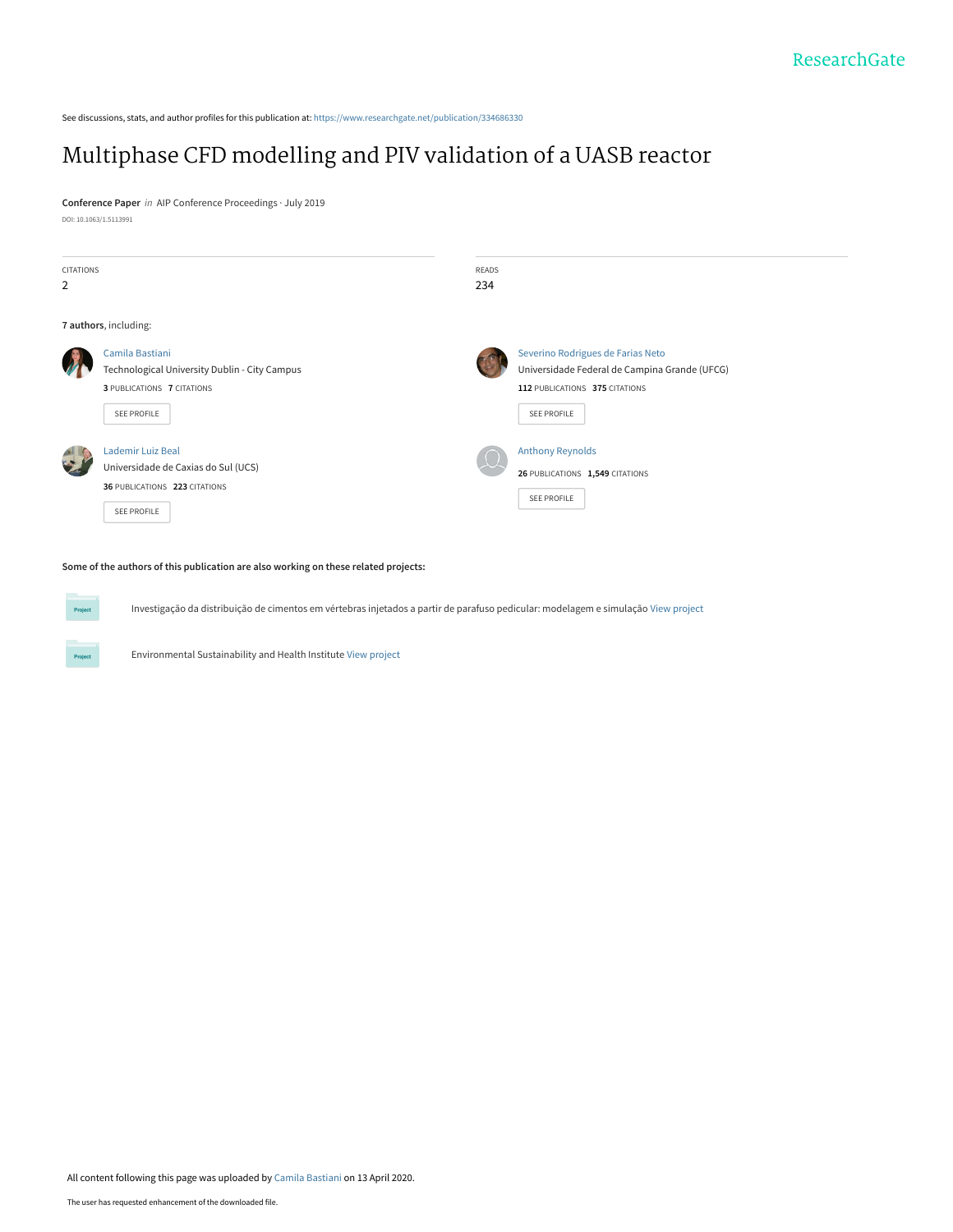# **Multiphase CFD modelling and PIV validation of a UASB reactor**

Cite as: AIP Conference Proceedings **2116**, 030007 (2019); <https://doi.org/10.1063/1.5113991> Published Online: 24 July 2019

[Camila D'Bastiani,](https://aip.scitation.org/author/D%27Bastiani%2C+Camila) [Jéferson Luis Alba](https://aip.scitation.org/author/Alba%2C+J%C3%A9ferson+Luis), [Gabriel Tomazzoni Mazzarotto](https://aip.scitation.org/author/Mazzarotto%2C+Gabriel+Tomazzoni), [Severino Rodrigues de Farias Neto,](https://aip.scitation.org/author/Neto%2C+Severino+Rodrigues+de+Farias) [Lademir Luiz Beal,](https://aip.scitation.org/author/Beal%2C+Lademir+Luiz) [Anthony Reynolds](https://aip.scitation.org/author/Reynolds%2C+Anthony), and [David Kennedy](https://aip.scitation.org/author/Kennedy%2C+David)





AIP Conference Proceedings **2116**, 030007 (2019); <https://doi.org/10.1063/1.5113991> **2116**, 030007

AIP Conference Proceedings

Get 30% off all

print proceedings!

**Enter Promotion Code 20530 at checkout**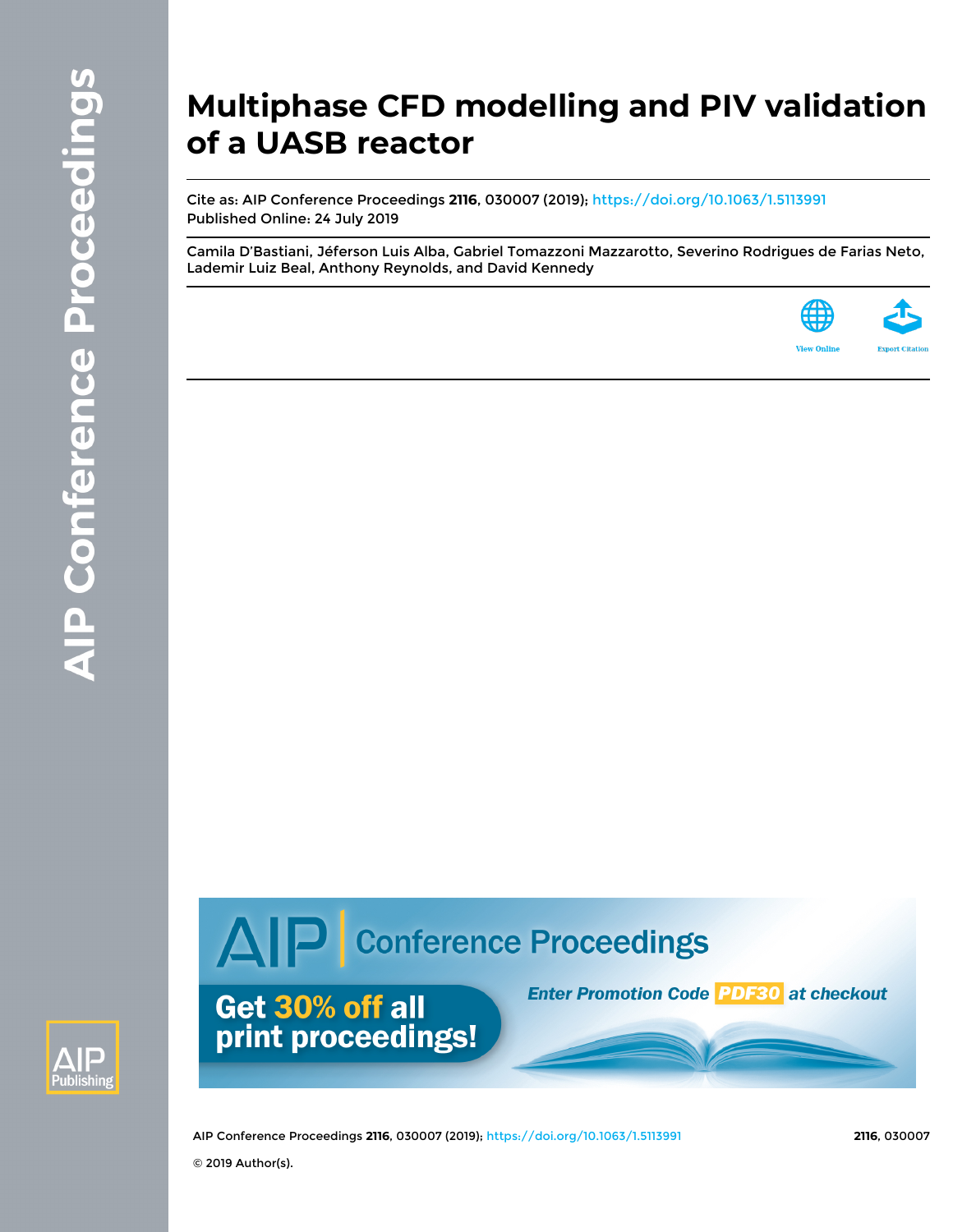## **Multiphase CFD Modelling and PIV Validation of a UASB Reactor**

Camila D' Bastiani<sup>1, a)</sup>, Jéferson Luis Alba<sup>2</sup>, Gabriel Tomazzoni Mazzarotto<sup>2</sup>, Severino Rodrigues de Farias Neto<sup>3</sup>, Lademir Luiz Beal<sup>2</sup>, Anthony Reynolds<sup>1</sup>, David Kennedy<sup>1</sup>

<sup>1</sup>School of Mechanical Engineering, Dublin Institute of Technology (DIT), 1 Bolton St, Rotunda, Dublin, Ireland. 2 *Environmental Technology Laboratory (LATAM), University of Caxias do Sul (UCS), 1130, Francisco Getúlio Vargas St, Caxias do Sul, RS, Brasil.* 

3 *Department of Chemical Engineering, Centre for Science and Technology, Federal University of Campina Grande (UFCG), 882, Aprígio Veloso St., Campina Grande, PB, Brasil.* 

#### *a)camila.dbastiani@dit.ie*

**Abstract.** Upflow anaerobic sludge blanket (UASB) reactors stand out as a feasible option for treating wastewaters while generating a valuable amount of biogas. It is known that the efficiency of UASB reactors is closely linked to its hydrodynamics. Therefore, understanding the role of each phase (solids, liquid and gas) in the mixing conditions inside the reactor and having validated numerical models for predicting the flow behavior has become fundamental for the design and optimization of UASB reactors. In this context this work aims to develop and validate a three phase Computational Fluid Dynamics (CFD) model of an UASB reactor. Eulerian-Eulerian laminar three-dimensional multiphase simulations were carried out using Fluent 16.2. The model was validated using Particle Image Velocimetry (PIV) experiments. The reactor was divided into four regions, according to its mixing conditions. Validation results showed differences between experimental and computational results for the liquid velocity to be less than 4%. Dead zones accounted for 0.02% of the total volume of the reactor. From the simulation results, a sludge wash out of  $179 \text{ mg} \cdot L^{-1}$  was found. The validated model can be further used for optimization studies for this type of wastewater treatment bioreactor.

#### **INTRODUCTION**

Upflow anaerobic sludge blanket (UASB) reactors stand out as a feasible option for treating a wide range of industrial and domestic wastewater 1–3. Due to its concept, the anaerobic processes in UASB reactors are closely linked to its hydrodynamics, which plays a major role in improving the treatment performance<sup>4</sup>. Therefore, fully understanding the hydrodynamics in this kind of reactor can lead to improvements on the treatment efficiency and thus on the biogas yield. In UASB reactors, the wastewater (liquid) moves upwards through a granular sludge bed (solid). Due to the anaerobic reactions, the organic matter is converted into biogas (gas). Small bubbles of gas are formed and coalesce in order to be able to move up to the end of the sludge bed, where they are then released and move up to the top of the reactor, where the biogas is collected. Considering the complex multiphase nature of the flow in UASB reactors, Computational Fluid Dynamics (CFD) arises as a powerful tool to optimize the reactor performance. As cited by Samstag et al.  $\frac{5}{2}$ , in recent years CFD has become widely used for analysis of wastewater treatment problems, especially concerning hydraulic behavior. Meeting that need, this work aims to develop a three phase model using CFD and to validate it using particle image velocimetry (PIV) experiments, thus advancing the state-of-the-art on the modelling of wastewater treatment UASB bioreactors. The validated model can be used for further optimizations of this type of bioreactor.

> *International Conference of Numerical Analysis and Applied Mathematics (ICNAAM 2018)* AIP Conf. Proc. 2116, 030007-1–030007-4; https://doi.org/10.1063/1.5113991 Published by AIP Publishing. 978-0-7354-1854-7/\$30.00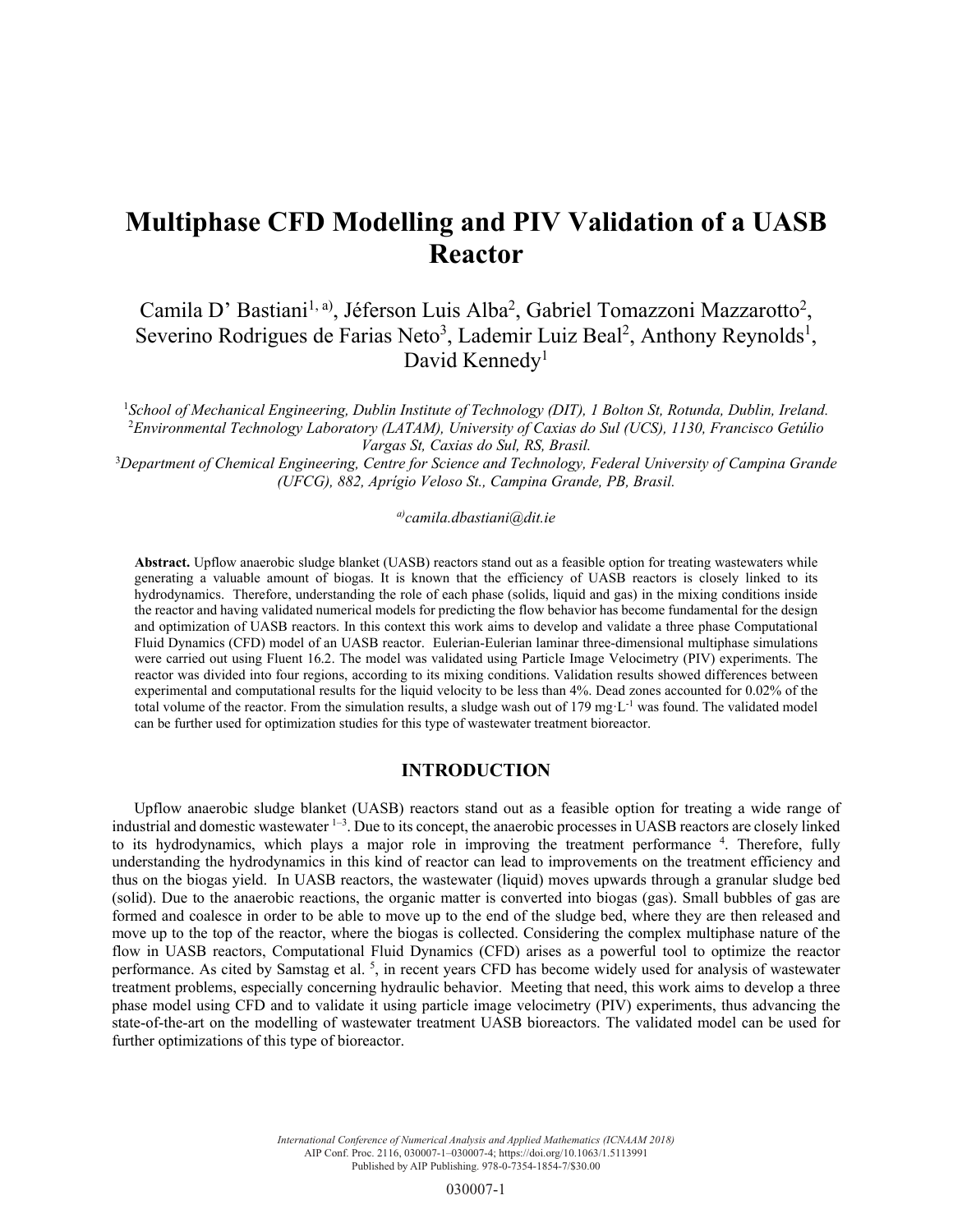#### **METHODOLOGY**

This study comprised two stages. For the first stage a numerical model was developed, accounting for the interactions between the three phases (solid, liquid and gas). The second stage consisted of an experimental set up of PIV experiments to account for the liquid phase velocities.

#### **Numerical Model**

Throughout this work, 3-D transient laminar isothermal simulations were carried out using the Eulerian-Eulerian (E-E) approach to predict the flow field in a UASB reactor. Two dispersed (solid and gas) and one continuous phase (liquid) were assumed. Heat and mass transfer between the phases was neglected. Thus, the mass and momentum conservation of the phases were governed solely by the following momentum conservation equation:

$$
\frac{\partial}{\partial t} \left( \alpha_q \rho_q \vec{v}_q \right) + \nabla \cdot \left( \alpha_q \rho_q \vec{v}_q \vec{v}_q \right) \n- \alpha_q \nabla P + \nabla \cdot \overline{\overline{\tau}}_q + \alpha_q \rho_q \vec{g} + \sum_{p=1}^n \left( K_{pq} \left( \vec{v}_p - \vec{v}_q \right) + \left( \vec{F}_b + \vec{F}_{int} \right) \right) \tag{1}
$$
\n
$$
\vec{F}_{int} = \vec{F}_D \tag{2}
$$

where q stands for the continuous phase and, p for the dispersed phases;  $\alpha$  is the volumetric fraction;  $\rho$  is the density of the phase;  $\vec{v}$  is the phase velocity;  $\vec{g}$  is the gravity acceleration; P the pressure;  $\vec{\tau}_q$  the phase stress tensor;  $K_{pq}$  the interfacial exchange coefficient;  $\vec{F}_b$  an external body force;  $\vec{F}_{int}$  the interfacial forces term and  $\vec{F}_D$  the drag force <sup>6</sup>.

In UASB reactors, the solid phase is formed by the anaerobic granules. In this work, the physical characteristics of the material used in the PIV validation were assumed for the solid phase. Thus, spheres with 2 mm of diameter and density of 1,050 kg·m<sup>-3</sup> were simulated as the solid phase. The gas characteristics were calculated through the weighted average of the  $CO_2$  and CH<sub>4</sub> properties (the main components of biogas). Thus, a density of 0.8578 kg·m<sup>-3</sup>, a dynamic viscosity of 1.1984x10<sup>-5</sup> kg·(m·s)<sup>-1</sup> and a bubble size of 2 mm were assumed. Town water with a density of 998.2 kg·m<sup>-3</sup> and a dynamic viscosity of 0.001003 kg·(m·s)<sup>-1</sup> was used as the continuous phase in the numeric model.

Regarding the interfacial forces, authors had concluded that the drag force is the main force responsible for the interfacial momentum exchange in multiphase flows  $7-10$ . In order to determine the drag coefficient between solid (s) and liquid (l)  $(C_{D,sl}$ ), the model proposed by Gidaspow et al. <sup>11</sup> was used (Eq. 3). The Schiller and Naumann<sup>12</sup> model was chosen to determine the drag coefficient between the gas and liquid  $(C_{D,ql})$  phases as well as between the gas (g) and solid  $(C_{D,qs})$  according to Eq. 4.

$$
C_{D,sl} = \frac{24}{\alpha_l Re_p} \left[ 1 + 0.15 (\alpha_l Re_p)^{0.687} \right]; \text{ where: } Re_p = \frac{\rho_l d_s |\vec{v}_s - \vec{v}_l|}{\mu_l} \tag{3}
$$

$$
C_{D,gl} = \begin{cases} 24 \left( \frac{1+0.15Re^{0.687}}{Re} \right) & Re \le 1000, \\ 0.44 & Re > 1000, \end{cases}
$$
; where:  $Re = \frac{a_b|v_g - v_l|\rho_l}{\mu_l}$  (4)

where  $\alpha_l$  is the liquid volumetric fraction; d is the diameter either of the solid (s) or bubble (b);  $\mu_l$  is the dynamic viscosity of the liquid.

For the solid phase modeling, the Kinetic Theory of Granular Flow (KTGF) was used. The three phases were considered at 293.15 K and 1 atm. At the liquid inlet a velocity of  $0.00711 \text{ m} \cdot \text{s}^{-1}$  was assumed and at the gas inlet a velocity of 0.00112 m·s<sup>-1</sup>. For both cases a reference operating pressure of 101,325 Pa was used, once the outlet pressure was considered zero, so the absolute pressure would correspond to the atmospheric pressure at the outlet boundary condition.

Monitors were created in order to assess the convergence, and the residuals were also monitored. Unsteady results for 135 s were collected, between 100 s and 235 s. Regarding the mesh, previous mesh independence studies were carried out, using the Grid Convergence Index (GCI) method, proposed by Roache<sup>13</sup>. Thus, a mesh with 528,000 elements was chosen.

#### **Experimental Setup**

To experimentally simulate the flow in a UASB reactor, a small scale UASB was used. The reactor was built in poly (methyl) methacrylate (PMMA) in order to allow the internal flow visualization. It was built with 2.12 m height and 0.3 m diameter. A usable volume of 140 L was assumed.

The CFD model was validated using a PIV system to collect data about the flow inside a small scale UASB reactor. The PIV technique is known as a non-intrusive method, used to analyze characteristics of a flow. It is known as one of the major tools to measure velocity fields in experiments  $14$ . It consists in adding tracer particles into the flow,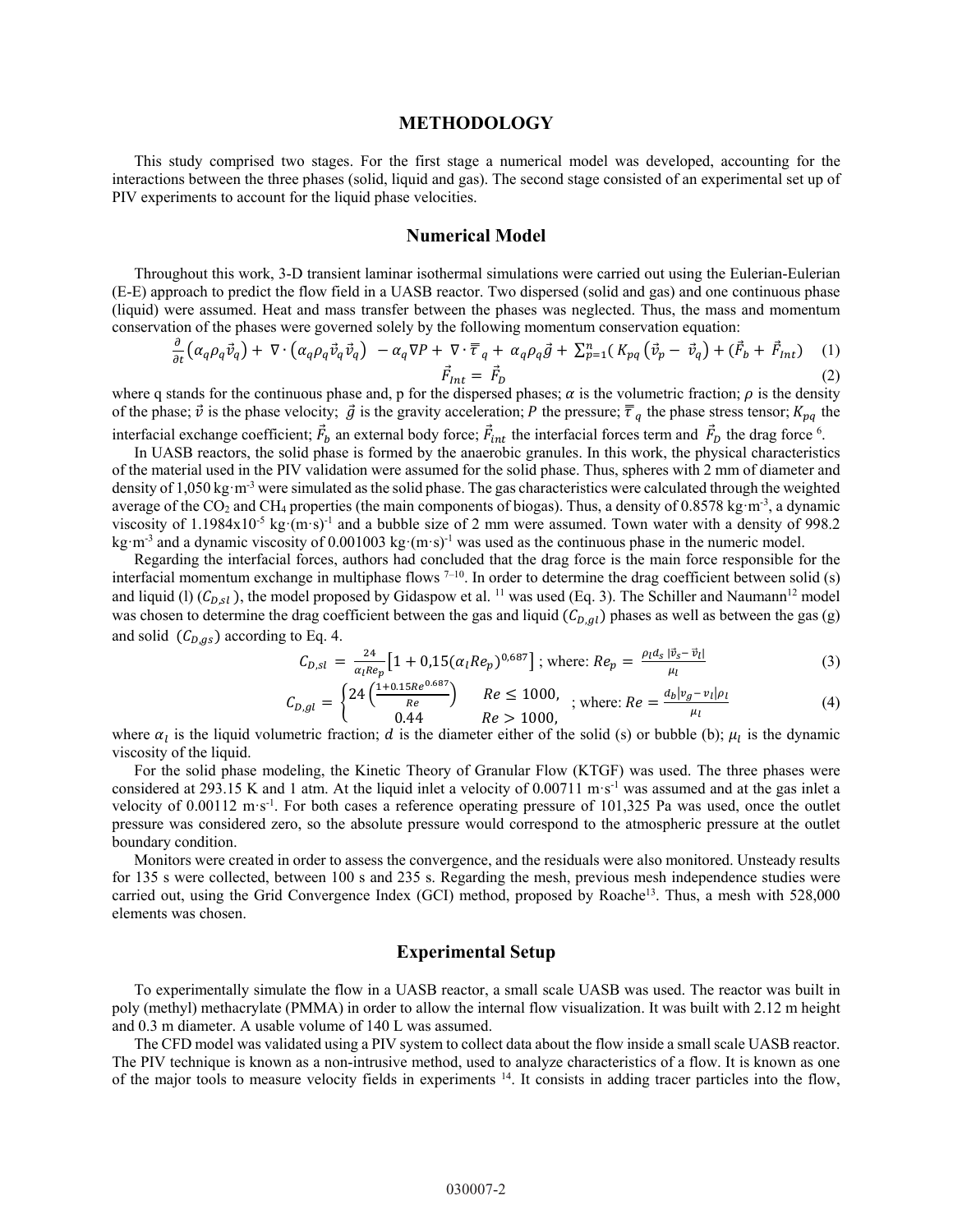assuming that its behavior will mimic the flow profile. Later, two laser pulses were fired with a short time gap between them and CCD cameras were used to capture the displacement of the particle between the laser pulses. A computer, using DaVis 8.8.2 software, was then used to process and analyze the images acquired by the cameras. The software calculates the particle displacement between the two laser pulses and correlates the two cameras frames in order to produce an instantaneous vector field of the flow. The results reported by the processing of the images showed information about the flow observed. For this work, a stereoscopic PIV (LaVision) was used. The tracers consisted of fluorescent 20-50 μm tracer particles. The laser head was positioned in order to illuminate the central longitudinal plane of the UASB reactor and the cameras were placed at angles of 60º and 120º in relation to this plane.

#### **RESULTS**

Two PIV experiments were performed and the averaged results were used for the CFD model validation. Due to experimental limitations, the PIV results for a plane located at the center of the reactor (longitudinal section), with dimensions of 1.0 m height and with 0.2 m of diameter, were compared with CFD results. Table 1 shows the validation results for two parameters: water upflow velocity and water velocity magnitude.

| <b>TABLE 1.</b> Comparison of Results.      |            |           |                    |
|---------------------------------------------|------------|-----------|--------------------|
|                                             | <b>PIV</b> | CFD       | Difference $(\% )$ |
| Water Upflow Velocity $(m \cdot s^{-1})$    | $-0.0154$  | $-0.0157$ | $-1.95$            |
| Water Velocity Magnitude $(m \cdot s^{-1})$ | 0.0186     | 0.0180    | 3.23               |

The differences between experimental and computational results were less than 4%. Thus, the validation results were considered satisfactory, given the complexity of the flow system, allowing the following analysis on the overall UASB hydrodynamics behavior.

According to Ren et al. 15 there is a discontinuity in the mixing behavior along the height of UASB reactors. This discontinuity was also noticed in the simulations performed in this study and, therefore, the reactor could be divided into four hydraulic regions: bottom, transition, upper and top (Fig. 1). The absence of sludge or the presence of a very small volume fraction on the upper and top regions (Fig. 2) are in accordance with the results obtained by Ren et al. <sup>15</sup> for a similar UASB reactor. Moreover, it was observed that the gas injected into the reactor drove liquid recirculation along the axial position, improving the mixing conditions within the reactor.



**FIGURE 1**. Four regions of the small scale reactor according to its hydrodynamics conditions.

**FIGURE 2**. Sludge volumetric fraction at a plane in the center of the reactor.

**FIGURE 3**. Liquid upflow mean velocity profiles at the heights: 5 cm; 25 cm; 45 cm; 65 cm; 85 cm; 105 cm; 125 cm; 145; 165 cm; 185 cm.